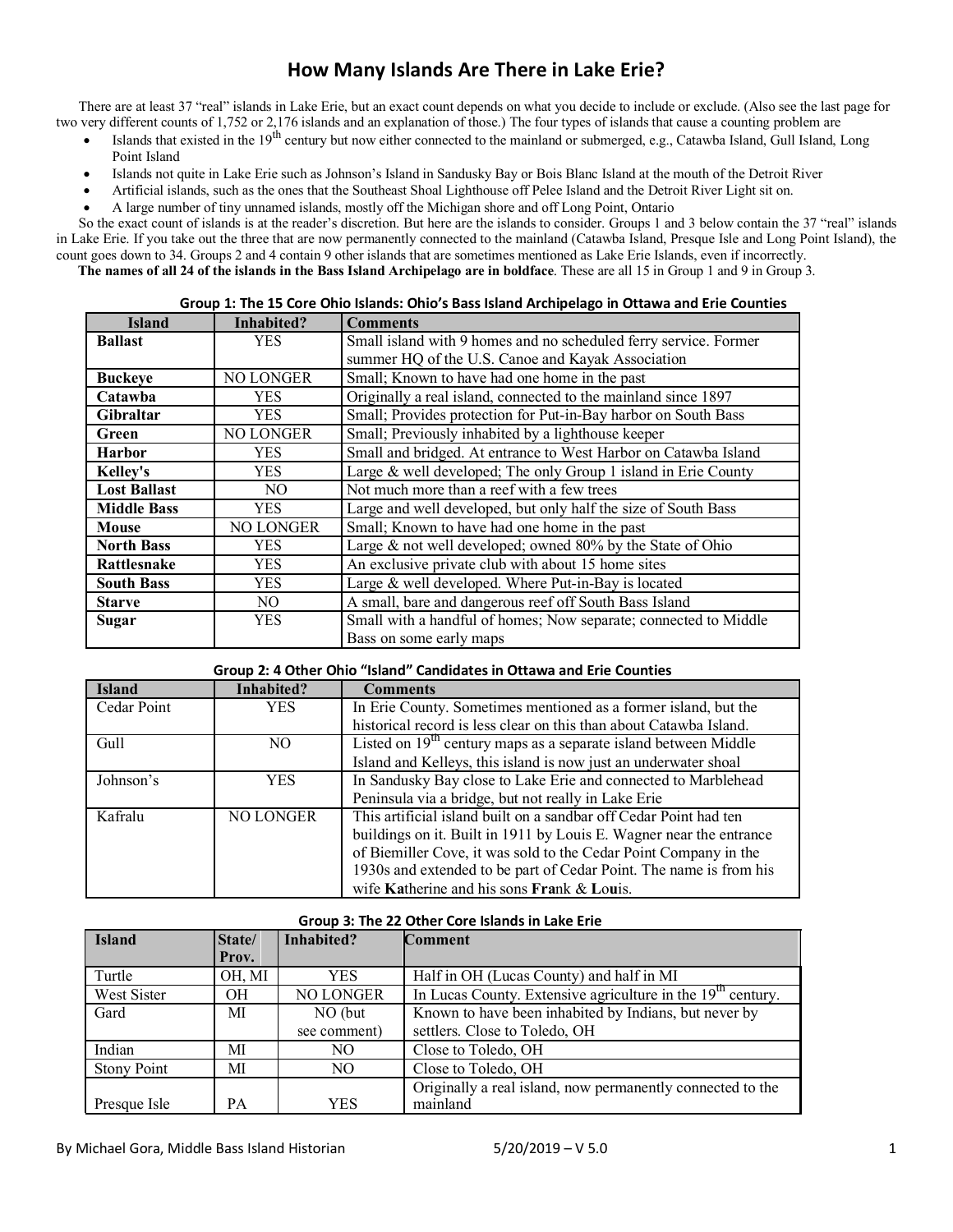### **How Many Islands Are There in Lake Erie?**

| <b>East Sister</b>   | ON              | <b>NO LONGER</b> | Extensive agriculture in the $19th$ century                                                                                      |
|----------------------|-----------------|------------------|----------------------------------------------------------------------------------------------------------------------------------|
| Hen (and             | <b>ON</b>       | YES (Hen only)   | We count these as 4 islands, even though 3 are not much                                                                          |
| Chickens) (4)        |                 |                  | more than reefs. The "chickens" are Big Chicken, Chick<br>and Little Chicken Islands. Hen Island has been the home               |
|                      |                 |                  | of the private Quinnebog Club since the 19 <sup>th</sup> Century.                                                                |
| Long Point           | $\overline{ON}$ | <b>YES</b>       | A large real island in the $19th$ century, now permanently                                                                       |
|                      |                 |                  | connected to the mainland and a World Biosphere Reserve.                                                                         |
|                      |                 |                  | Near Port Dover. There are many small islands off Long                                                                           |
|                      |                 |                  | Point Island, but only three (Ryerson's, Second, Snow)                                                                           |
|                      |                 |                  | have distinct names on most maps.                                                                                                |
| <b>Middle</b>        | $\overline{ON}$ | <b>NO LONGER</b> | Previously inhabited. The southernmost point in Canada, 7                                                                        |
|                      |                 |                  | miles east of Middle Bass Island                                                                                                 |
| <b>Middle Sister</b> | ON              | NO LONGER        | Extensive agriculture in the $19th$ century                                                                                      |
| Millionaire's        | <b>ON</b>       | <b>YES</b>       | Not named on any maps, this is an island known to many                                                                           |
|                      |                 |                  | locals of the Long Point area as a very exclusive private                                                                        |
|                      |                 |                  | hunting preserve. An island presenting a significant barrier                                                                     |
|                      |                 |                  | on Long Point to the entrance to a large private marsh                                                                           |
|                      |                 |                  | behind it, this is where the Duponts used to go duck hunting<br>100 years ago, and is still a very exclusive private club. It is |
|                      |                 |                  | southwest of Ryerson's Island.                                                                                                   |
| Mohawk               | ON              | <b>NO LONGER</b> | Off Lowbanks, ON, near the Welland Canal. Site of historic                                                                       |
| (formerly Gull       |                 |                  | lighthouse ruins. In the $19th$ century, there were 2 islands in                                                                 |
| Island)              |                 |                  | Lake Erie named "Gull".                                                                                                          |
| North Harbor         | ON              | <b>YES</b>       | The only Lake Erie Island today with just 1 private house                                                                        |
|                      |                 |                  | and nothing else.                                                                                                                |
| Pelee                | ON              | <b>YES</b>       | The largest Canadian island in Lake Erie.                                                                                        |
| Rock                 | ON              | NO               | A tiny island the size of the Chickens, about 6 miles east of                                                                    |
|                      |                 |                  | Mohawk Island near Port Colborne.                                                                                                |
| Ryerson's            | $\overline{ON}$ | <b>YES</b>       | Off the N. shore of Long Point Island. Named after the first                                                                     |
|                      |                 |                  | owner, Joseph Ryerson, who was a Loyalist sniper in New                                                                          |
|                      |                 |                  | Jersey with a unit that tried to kill George Washington.                                                                         |
| Second               | <b>ON</b>       | NO               | Off the N. shore of Long Point Island                                                                                            |
| Snow                 | ON              | NO               | Off the N. shore of Long Point Island                                                                                            |

| Group 4: 5 More Island Candidates for Lake Erie |           |                |                                                                 |
|-------------------------------------------------|-----------|----------------|-----------------------------------------------------------------|
| <b>Island</b>                                   | State/    | Inhabited?     | Comment                                                         |
|                                                 | Prov.     |                |                                                                 |
| <b>Bird</b>                                     | NY.       | N <sub>O</sub> | Shown on a few $19th$ century maps, this was in Lake Erie       |
|                                                 |           |                | near the mouth of the Niagara River. Not on current maps.       |
| Bois Blanc                                      | ON        | <b>YES</b>     | Technically in the mouth of the Detroit River, but with a       |
|                                                 |           |                | great view of Lake Erie and very close to it.                   |
| Detroit River                                   | MI        | <b>YES</b>     | Artificial island in Lake Erie south of the mouth of the        |
| Lighthouse                                      |           |                | Detroit River. Sometimes incorrectly referred to as a           |
|                                                 |           |                | replacement for the Bar Point Lightship that was about two      |
|                                                 |           |                | miles north of this lighthouse for many years.                  |
| Little Sister                                   | <b>ON</b> | N <sub>O</sub> | There are several historical references to a Little Sister      |
|                                                 |           |                | Island in Lake Erie. It is not clear whether these refer to (a) |
|                                                 |           |                | West Sister Island, (b) Little Sister Island in the Maumee      |
|                                                 |           |                | River in Toledo, but definitely not in Lake Erie or (c) some    |
|                                                 |           |                | shoal not on current maps.                                      |
| Southeast Shoal                                 | ON        | <b>YES</b>     | Artificial island in Lake Erie off Point Pelee, built for the   |
| Lighthouse                                      |           |                | lighthouse there. Supported by a lightship before the           |
|                                                 |           |                | lighthouse was built. It has a helipad on the roof.             |

Note: NOAA has a chart stating that there are 2,176 islands in Lake Erie, but this count includes the coastal zone. In the western part of the coast this boundary extends inland up to 15 miles along certain low-lying wetland and floodplain areas; in most of the eastern part of the State, areas with high bluffs, the boundary extends inland for only about an eighth of a mile, with the exception of the Mentor Marsh area.